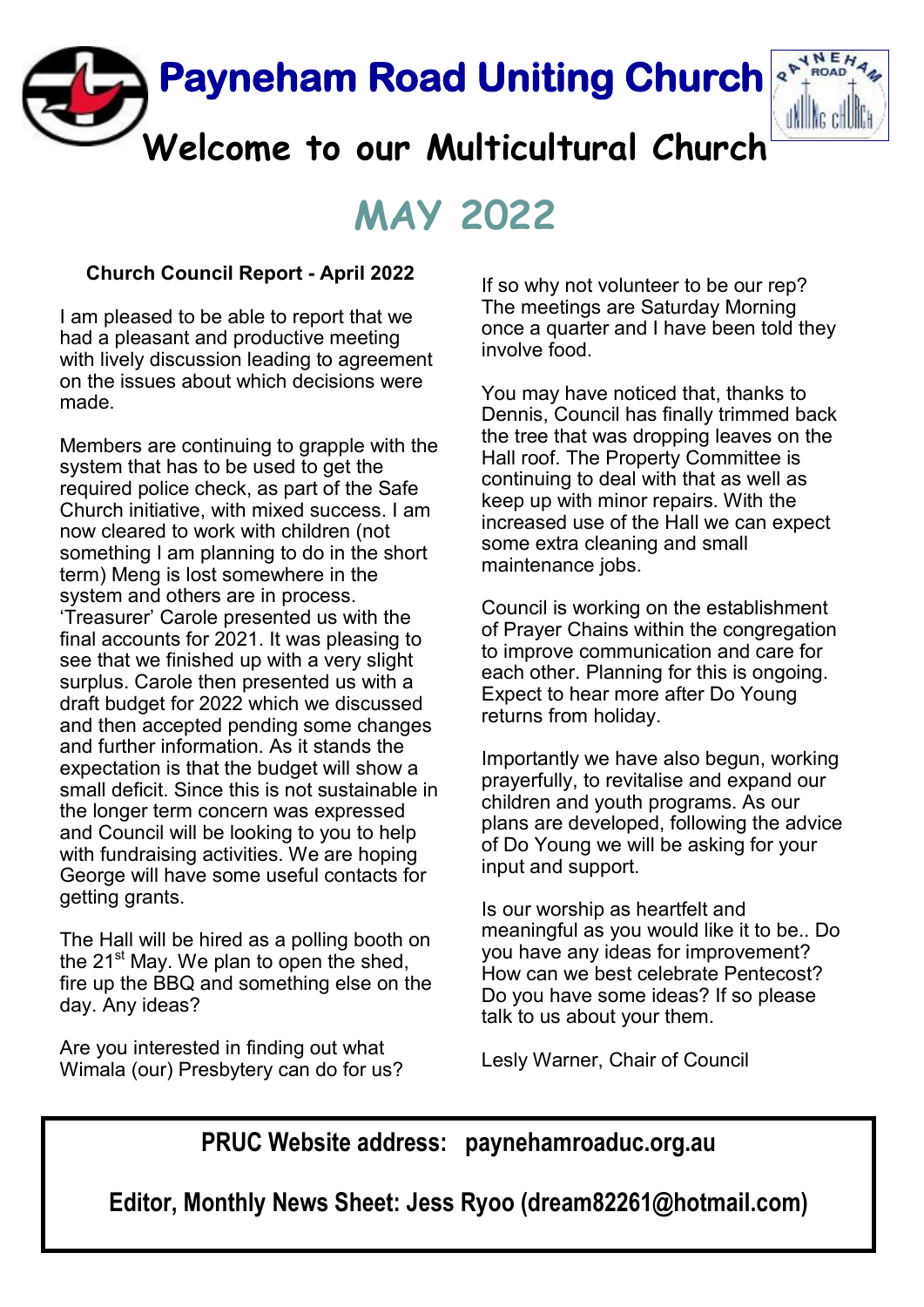## **Biography - Russ Sheldrick**

I was born in Burra, way back in 1945. In about late 1949, we moved to the city, and started attending Payneham Road Methodist; I remember sitting on the platform at a Sunday School Anniversary with about 300 other kids! We were made very welcome, and became fully involved in all aspects of the Church life. In due time I became a Sunday School teacher, teaching 13-14 year old boys - an interesting experience, since I was only 17 myself!

I attended Urrbrae Agricultural High School, and started work in the State Library. In 1966 I was called up for the 2-year National Service, which I spent in darkest Victoria.

Just before becoming a civilian again, I married Jan – one of my better decisions! – and was offered a job by a publishing company who wanted to expand to SA. I stayed with that company for 23 years, being responsible for SA, WA and the NT, which meant a fair amount of travelling. We built a house at Redwood Park where we still live, and raised a family of 3 kids, now all grown up, of course, with children of their own.

For a number of years we attended Hope Valley UC where I ran the Sunday Schoolanother 300 kids! – but Payneham called me back and we have been here ever since. Along the way I continued playing basketball, which I had first started at Payneham – we had a Church team- and continued until successive knee injuries forced me into early retirement at age 49.

In 1980 I had helped start Fort Glanville Historical Association, and today I am still heavily involved with it. In the same year I joined Freemasonry, a wonderful organisation, and I have attained very senior rank.

After several take-overs, my publishing company became Random House Australia, and told me that my job had moved to Melbourne. I respectfully declined, and started up my own agency, which was very hard work and somewhat nerve-wracking. This lasted 25 years until I retired.

Things were going well until I contracted a rare disease in 2017, which nearly finished me. I survived, which I (and my doctors!) attribute to the power of prayer from my family and this Congregation. The illness and its violent medications has left me with a number of physical problems but – hey! I'm alive! This has been a brief account of a quite active life, and (hopefully) I'm not done yet, even if moving slower. Each day is a blessing.

## **Are you interested in AKWAK Knitting Project?**

# **Aussies Knitting for War-Affected Kids**

and crocheters, sewers, quilters and more



**The brochure will be attached on the pinboards for more information :)**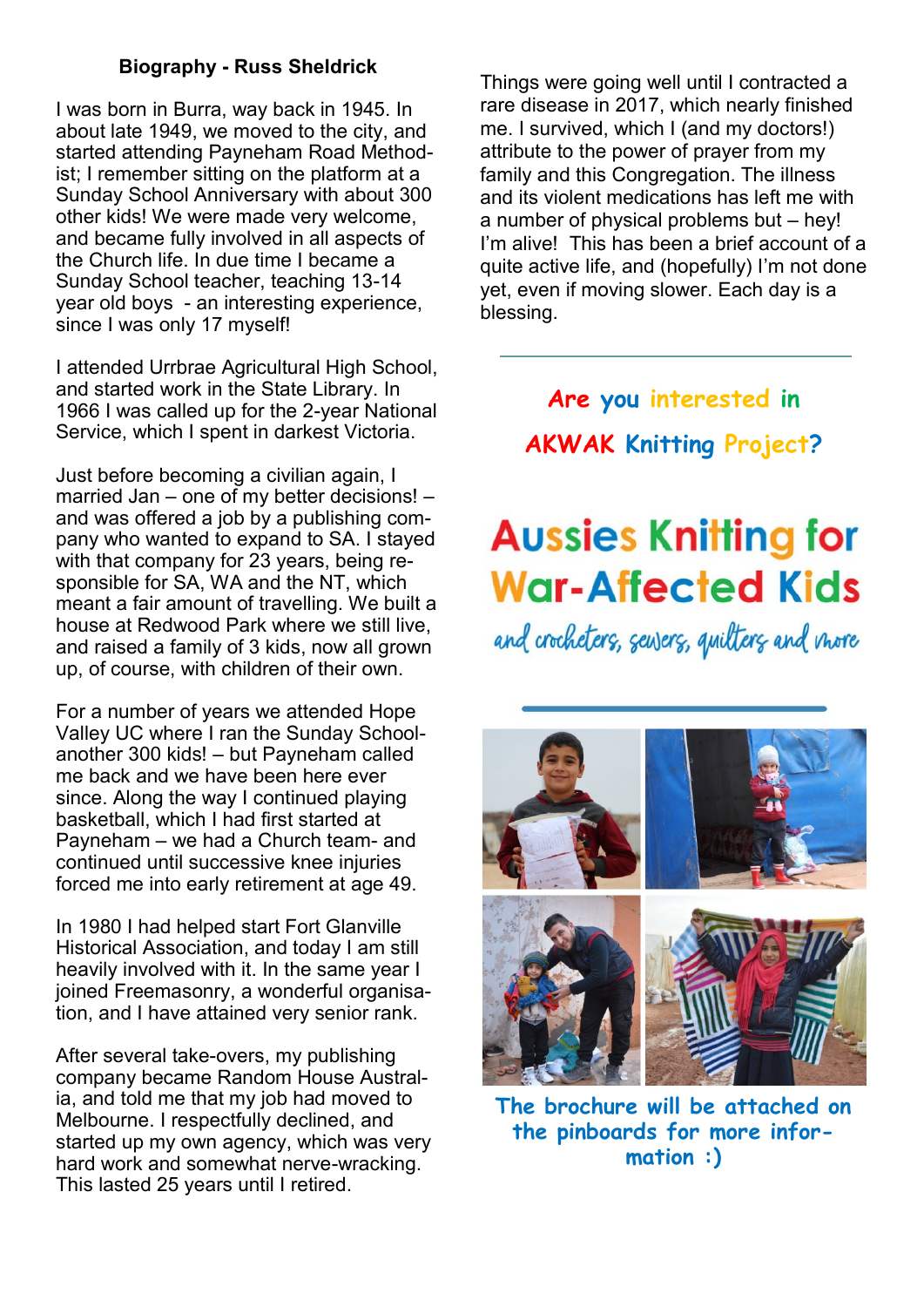



\$245 was raised for the Ukraine Crisis Appeal from the Easter retiring offerings.



#### **A word from Christy Capper (Director of Missiology)**

Often at the college we are asked "why aren't more people studying theology and ministry?"

It is a great question, and one I often ask myself. If you have read these newsletters you will see from Simon, Ann and Elissa (below) that studying theology has been something that has brought them joy and deepened their love of God. So as Christians, why don't more of us study theology and ministry? Even just to audit (sit in a class without doing assessments or receiving credit towards a degree) a unit.

And sure, there are reasons. It takes time to do something like this, we are busy people. Studying also costs money, yes, if you enrol in a course of study you can get Fee-Help and not need to pay upfront, but the cost is still there.

For some it's that we don't feel a need to study. We read the bible, we go to church. we are involved there, we don't see a need to do more. But surely as Christians, if we have the opportunity to learn more about God, more about how to engage in ministry and share God's love with others... that's a good thing.

Most students who come to study at Uniting College come because they want to learn more AND because someone that they trust has suggested this kind of study to them. So as we look around our congregations are there people who might find joy in doing some study? Are there people who you can see are gifted in different kinds of ministry but don't feel confident to carry that ministry out but might if they had some study behind them?

God calls us all to different kinds of ministries uses the body of Christ and the gifts and skills within that body (including colleges and places of learning) to equip us for the work before us.

If you have people in your congregation that you think might benefit from doing some study, people who might find joy in their learning, we would love to speak with them. It may be that you have a small group at your church who could all go and audit a class together and bring what they are learning back to your congregation. There are always reasons not to study, just like there are always reasons not to exercise, but perhaps just as exercise builds muscle and endurance, study might bring us joy as we learn more about the God we worship and are equipped to love and serve God more.



## **UC e-News**

## **Shaping the Future Strategic Priorities**

In 2020 the Uniting Church Synod of SA embarked on a journey to identify its key missional priorities and directions for the next 3-5 years. Collaboratively we are all the Synod and there is a place for each one of us. Shaping the Future will work best if we are in conversation, if we can imagine ourselves as an effective team, if we are committed to a common purpose.